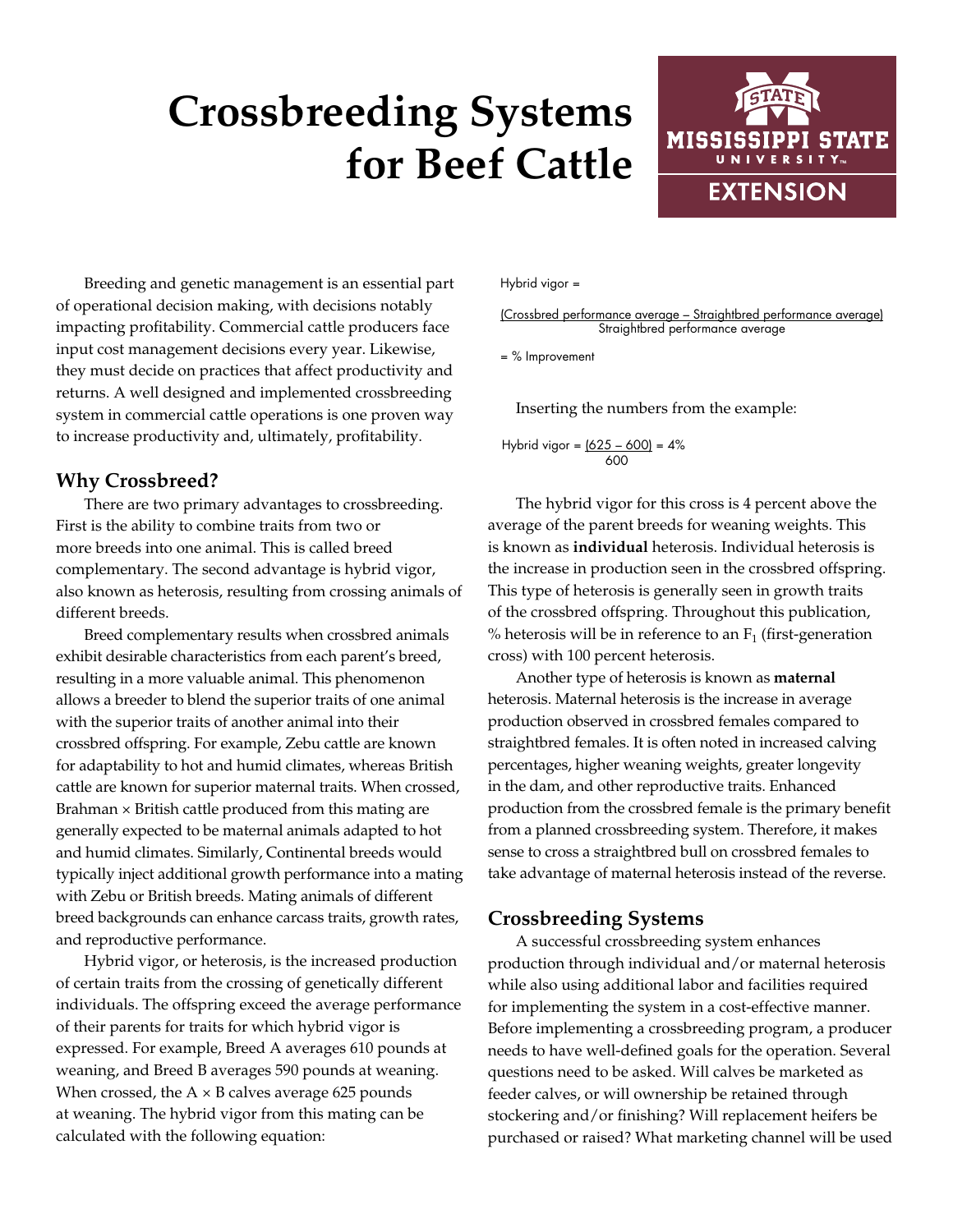to sell cattle, and what value does it place on various traits? The answers to these questions will impact the type of crossbreeding system that best fits with operational goals.

A variety of crossbreeding systems are available for breeders to use in their genetic improvement programs. These systems vary in the direct and maternal hybrid vigor they produce, the number of breeding pastures they require, the number of breeds used, optimal practical herd size, whether or not replacement females are produced or purchased, labor and management requirements, and timing of herd sire purchases. Therefore, it is important to weigh all of these considerations before selecting the most appropriate crossbreeding system for a commercial herd.

#### *Two-breed Terminal*

The two-breed terminal system is the most basic crossbreeding system available (**Figure 1**). This system crosses Breed A females with Breed T sires to produce a crossbred animal that is half Breed A and half Breed T and known as an  $F_1$ . All of the offspring from this initial cross are marketed, and replacement heifers are purchased.



Figure 1. Two-breed terminal crossbreeding system.

The two-breed system is fairly simplistic. Only one breeding pasture is needed, labor and management are minimized, and progeny produced are highly uniform and marketable. Replacement heifers are purchased, which frees up labor, land, and other resources to be dedicated to other aspects of production. This system is often used to produce  $F_1$  replacement heifers to be sold as breeding females to other operations. This program is appropriate for herds of all sizes because only one sire breed is used, just one breeding pasture is needed, and replacement females are purchased.

Before using this type of system, a producer needs to consider that no maternal heterosis will result from using straightbred females. This will result in lower production per breeding female than will be seen in crossbred females because 0 percent maternal heterosis results from the straightbred females. However, 100 percent individual heterosis is realized, which results in a slight increase in average weaning weight per cow exposed. In addition, one must consider the source and availability of replacement heifers.

#### *Three-breed Terminal*

The three-breed terminal system is identical to the two-breed terminal system except that the females are crossbred females A × B mated to sires of Breed T (**Figure 2**). This terminal system has many advantages. Only one breeding pasture is needed, and sire identification of breeding females is easily recognized. Replacement females are purchased, and all calves are marketed. Because replacement heifers are not being produced, sires can be chosen only on growth and carcass with no attention to maternal traits. The terminal system works for herds of all sizes. The three-breed terminal system results in the most hybrid vigor of any crossbreeding scheme. This system results in 100 percent of both individual and maternal heterosis over the average of the parent breeds, which results in an increase of 24 percent in pounds of calf weaned per cow exposed.



Figure 2. Three-breed terminal crossbreeding system.

Because replacement heifers are purchased, a source of quality crossbred females is essential. To maintain uniformity in progeny, replacements purchased should be similar to females in the breeding herd. Replacement females should be environmentally adapted with the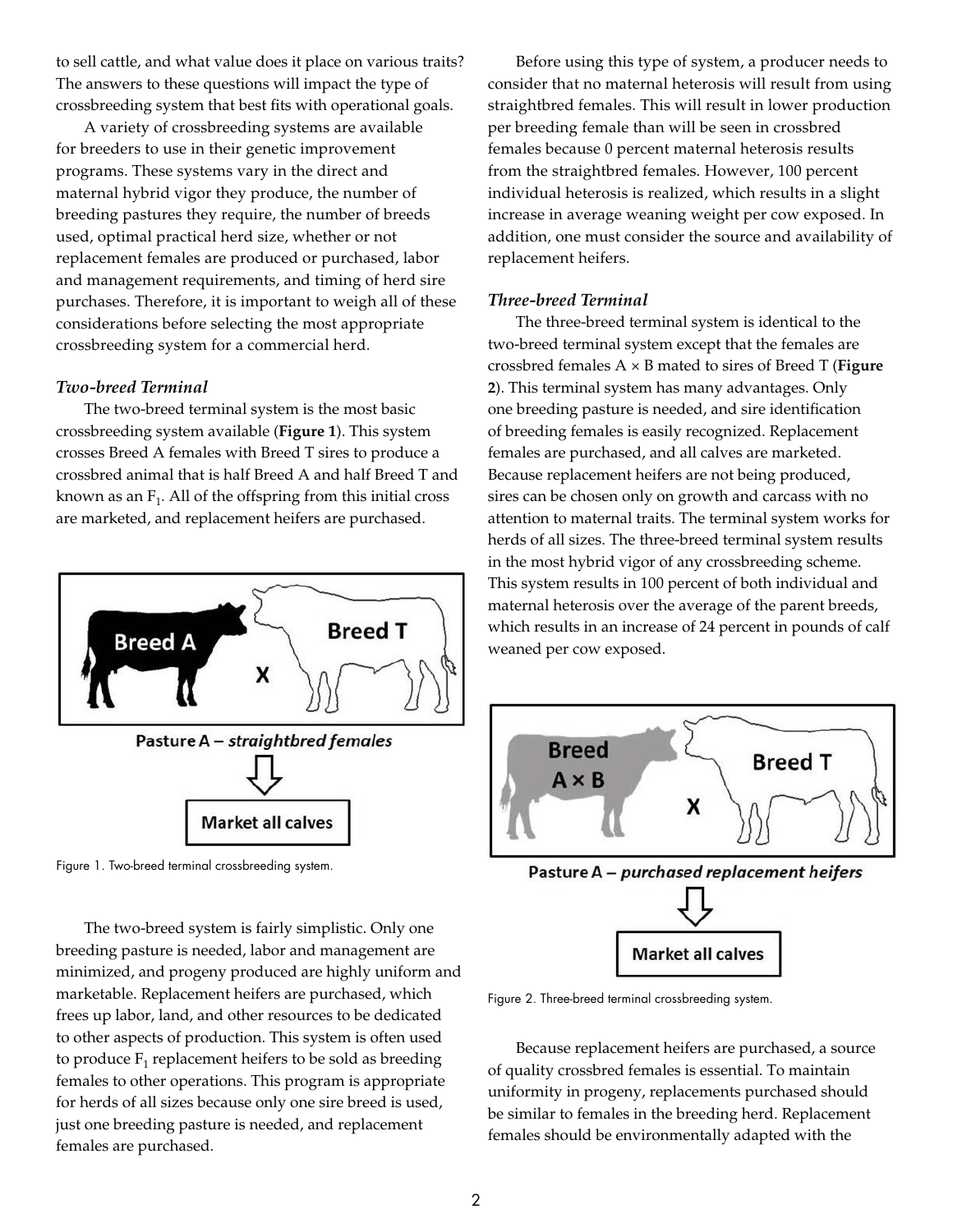necessary maternal capacities. Age of replacements should also be a consideration. If yearling heifers are purchased, a separate calving ease bull must be maintained to breed to them, complicating the system. It is generally recommended to purchase bred heifers or cows so that the same herd sire(s) can be used for all breeding females. In addition to source, cost of replacement heifers needs to be evaluated. In this system, quality crossbred females are always in demand and highly valued. In order to use this system, a manager must determine what the operation can afford to spend on these replacement females.

#### *Two-breed Rotation*

The two-breed rotation is an effective and relatively simple crossbreeding system that takes advantage of individual and maternal heterosis (**Figure 3**). In this system, females sired by Breed A are mated to sires of Breed B, and females sired by Breed B are mated to sires of Breed A. This system requires two breeding pastures and identification of sire for each breeding female. Identification is easily accomplished with an ear-tagging system with color representing breed of sire. Replacement heifers sired by Breeds A and B are retained. After several generations of using this cross, hybrid vigor will stabilize at 67 percent of

potential individual and direct heterosis with an expected 16 percent increase in pounds of calf weaned.

Considerations when using the two-breed rotation are breed type, resources available to raise replacement heifers, and size of cowherd. Biological type is significant because females are being retained that are sired by both Breeds A and B. Both breeds should have maternal characteristics conducive to use as commercial females. Also, replacement heifers are retained in this system, which requires additional land, labor, and resources. Cost and availability of these resources need to be considered.

The last consideration is size of cowherd. The twobreed rotation requires at least one bull from each breed. Assuming each bull is used to service 25 females annually, a herd will need at least 50 breeding-age females for the system to be efficient. The two-breed rotation can be used with fewer cows; however, bull expenses per cow will be greater.

#### *Three-breed Rotation*

The three-breed rotation is very similar to the twobreed rotation with another breed added. This rotation uses sires of Breeds A, B, and C. Breed A sires are mated to females sired by Breed B, Breed B sires are mated to



Figure 3. Two-breed rotational crossbreeding system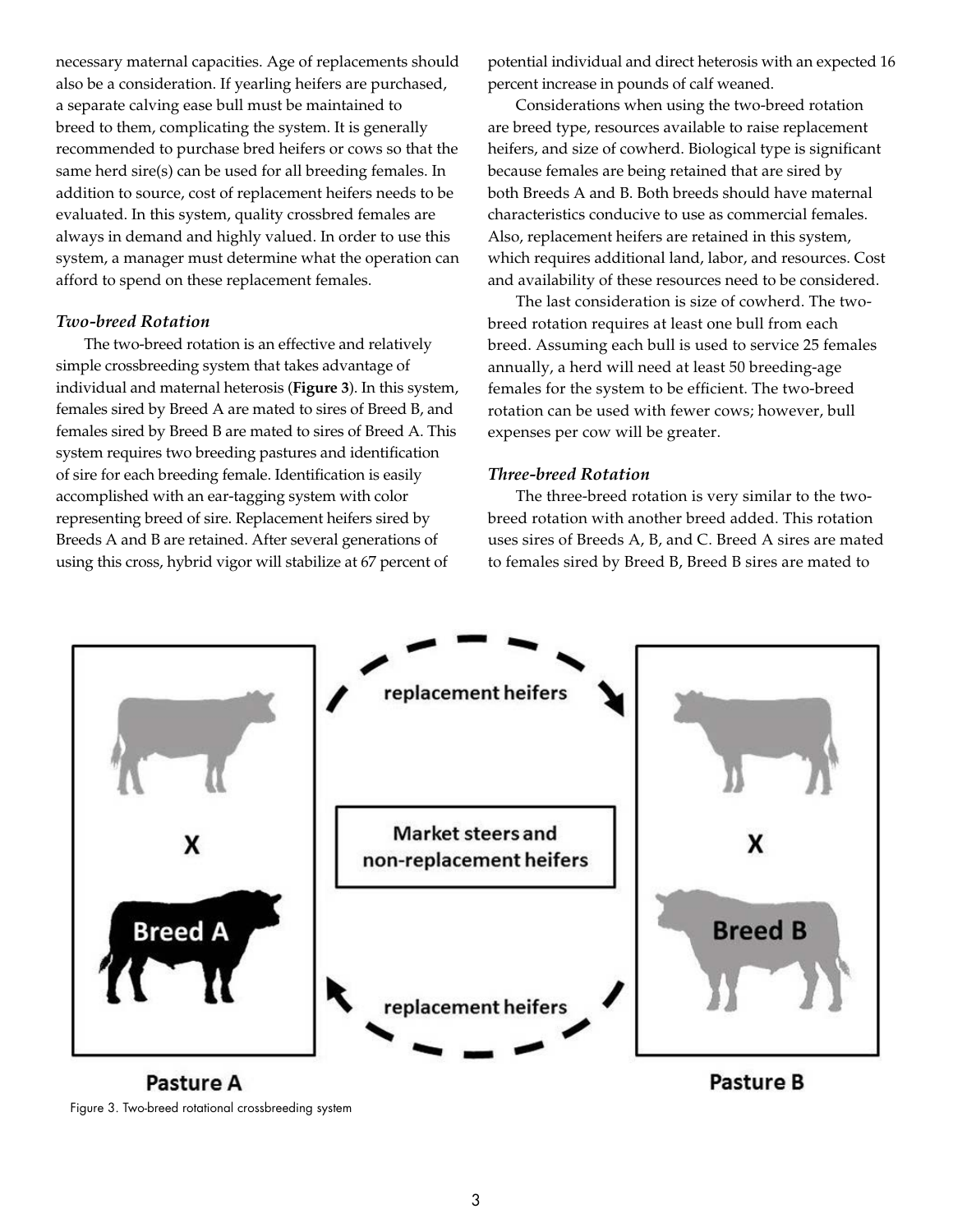females sired by Breed C, and Breed C sires are mated to females sired by Breed A (**Figure 4**). Replacements are retained from within the herd, and three breeding pastures are needed.

The primary benefit of a three-breed rotation over a two-breed rotation is the increase in hybrid vigor. In a three-breed rotation, hybrid vigor stabilizes at 86 percent of potential individual and maternal hybrid vigor, and a 20 percent increase in pounds of calf weaning weight per cow exposed over the average of the parent breeds is realized.

Disadvantages of the three-breed rotation are that an additional breeding pasture and breed of bull(s) must be maintained. In addition, management and labor requirements increase because of the additional complexity of using three breeds over two. As in the two-breed rotation, the three breeds used should be complementary with maternal characteristics conducive to the breeding female's role in a commercial herd.

Using the previous example of 25 females per sire with three breeds of sire, at least 75 breeding age females are needed to be efficient. The three-breed rotation can be used with fewer cows; however, bull expenses per cow will be greater. Lastly, the ability to locate three breeds that fit a given breeding scheme can be challenging and limit the ability to readily use three breeds.

#### *Four-breed Rotation*

The four-breed rotation is just like the other rotations, only with four breeds of sire utilized. Breed A sires are mated to females sired by Breed B, Breed B sires are mated to females sire by Breed C, Breed C sires are mated to females sired by Breed D, and Breed D sires are mated to females sired by Breed A. Replacements are retained from within the herd, four breeding pastures are used, and four breeds of sires must be maintained.

In a four-breed rotation, hybrid vigor stabilizes at 93 percent of potential individual and maternal hybrid vigor, and a 22 percent increase in pounds of calf weaning weight per cow exposed over the average of the parent breeds is observed. This is only a slight gain from the three-breed rotation with the added cost of labor, management, and another breed of sire. Depending upon the circumstances of the operation, the benefits may not outweigh the cost in using a four-breed rotation in place of a three-breed rotation. Also, assuming 25 breeding-age females per sire, at least 100 breeding-age females are needed for this system to be efficient.

#### *Three-breed Rototerminal*

A three-breed rototerminal system is an extension of the two-breed rotational system. It is also known as a twobreed rotation with terminal sire system. A percentage of



Figure 4. Three-breed rotational crossbreeding system.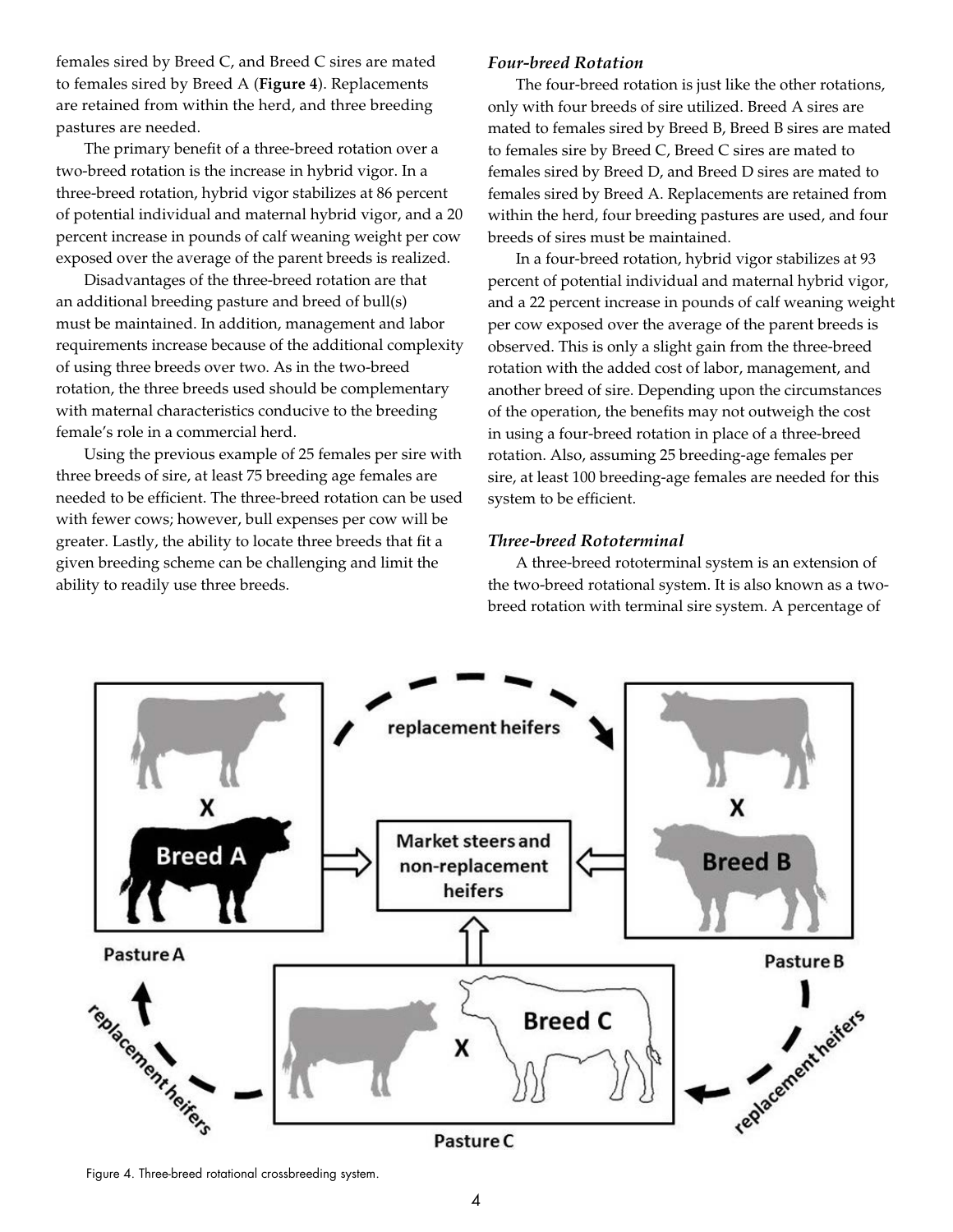

Pasture C - older cows

Figure 5. Three-breed rototerminal crossbreeding system.

the breeding females are placed in the two-breed rotation, and another percentage is mated to a terminal sire (**Figure 5**). For example, 50 percent of herd females are in the twobreed rotation, and 50 percent are mated to a terminal sire of Breed T. The females in the two-breed rotation produce the replacement heifers, and the females in the terminal cross produce all market calves.

The rototerminal system is essentially a hybrid crossbreeding program using aspects of a terminal program and a rotational program. This system allows the breeder to produce all of his or her own replacements while making greater use of hybrid vigor in the terminal calves. Terminal sires can be selected for increased growth and carcass traits to maximize production from the cowherd. The breeds used in the two-breed rotation must still be selected for the criteria specified in the rotational programs. The downsides are that more labor, management, and breeding pastures are needed than in a two-breed rotation.

### *Sire Rotation*

Sire rotation is a common crossbreeding system. One breed of sire is used for 4 to 6 years, and then the sire

breed is changed. This system can use two (**Figure 6**), three (**Figure 7**), or more breeds depending on the goals of the producer. This system is simple in that only one breeding pasture is used, and only one breed of sire is maintained. A relatively high level of heterosis is maintained, usually 50 percent or greater depending on the number of sires used and the sequence in which sire breeds are used. Small producers often use this program because only one breed of sire is needed at a time.

The biggest concern when using the sire rotation is inbreeding. If a sire's daughters are retained as replacements, action needs to be taken to prevent inbreeding. This often means replacing the herd sire or adding breeding pastures and separating females from their sires.

**Table 1** provides a summary of beef cattle crossbreeding system details and considerations. Implementing a well-designed crossbreeding system is an important management practice for improving profitability on commercial cattle operations. Such a system should be used to take advantage of breed complementarity and heterosis while also fitting the herd size and resources of the operation. For more information about beef cattle production, contact your local MSU Extension office.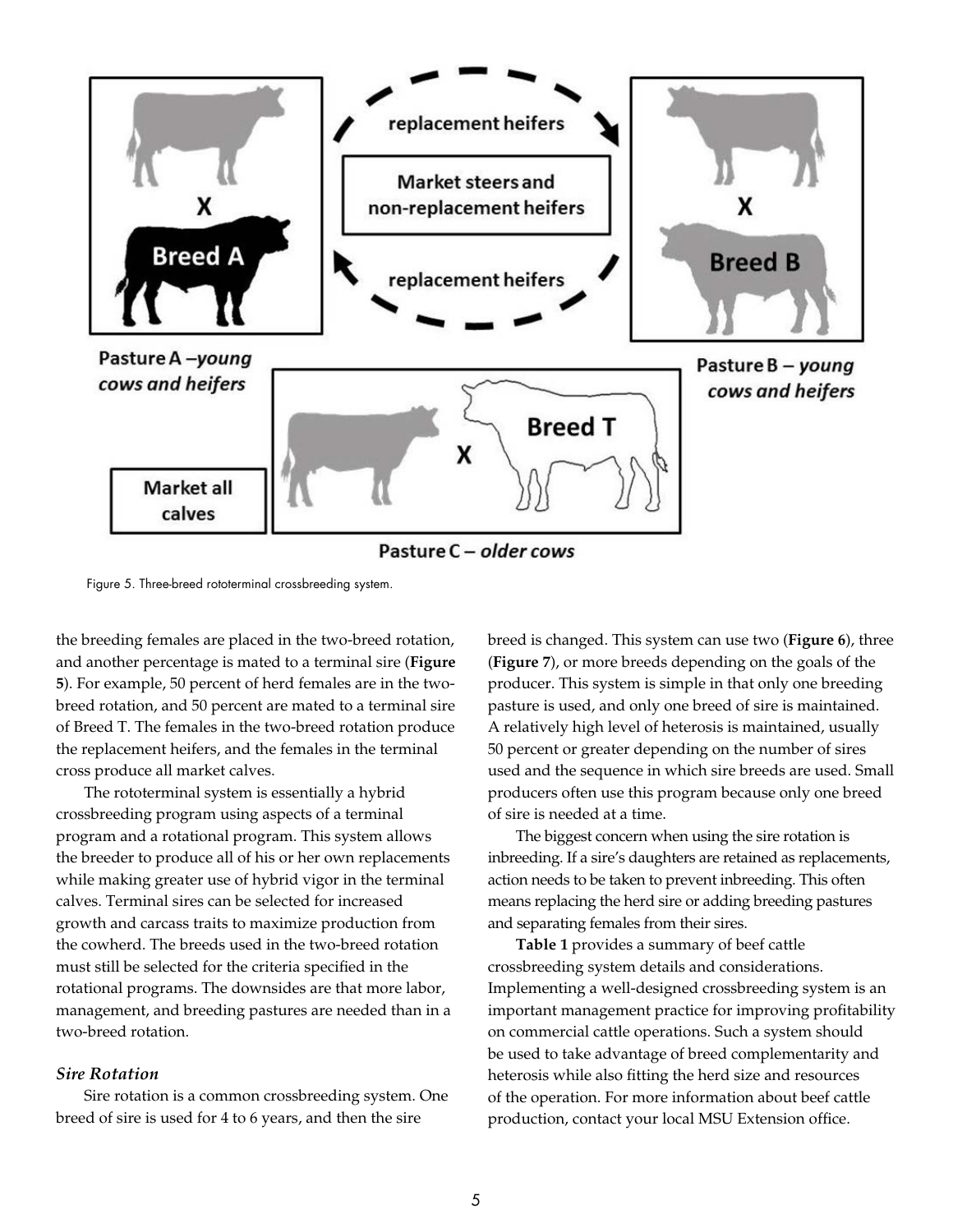

Figure 6. Sire rotation crossbreeding system using two breeds.



Figure 7. Sire rotation crossbreeding system using three breeds.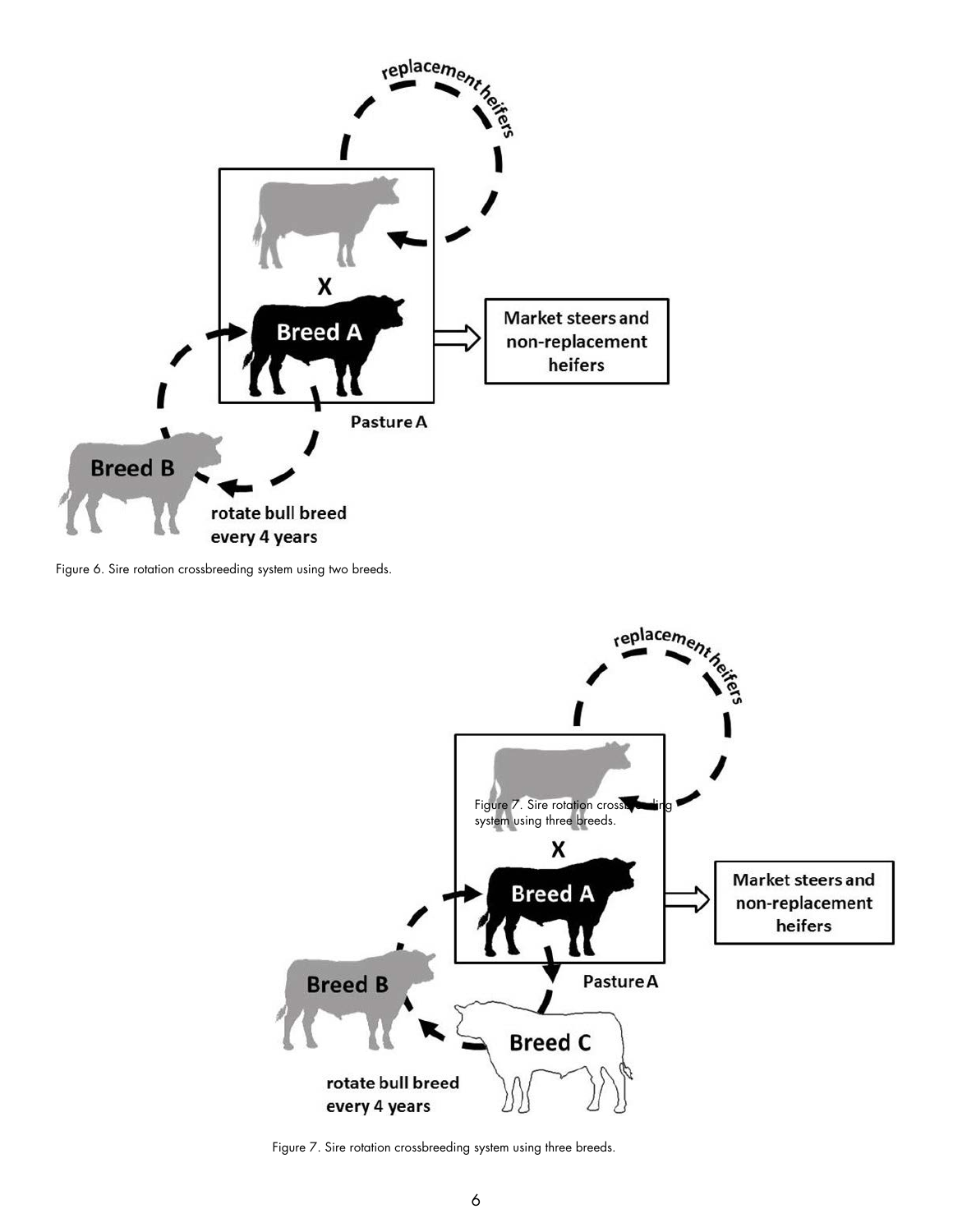| Table 1. Summary of beef cattle crossbreeding system details and considerations. |                                                                                                                                                                                                                                                                               |                                                                                                                                                               |                                             |
|----------------------------------------------------------------------------------|-------------------------------------------------------------------------------------------------------------------------------------------------------------------------------------------------------------------------------------------------------------------------------|---------------------------------------------------------------------------------------------------------------------------------------------------------------|---------------------------------------------|
| <b>Breeding Program</b>                                                          | <b>Program Details</b>                                                                                                                                                                                                                                                        | <b>Considerations</b>                                                                                                                                         | <b>Practical minimum</b><br>size of cowherd |
| Two-breed Terminal                                                               | 1 breeding pasture<br>$\bullet$<br>1 sire breed<br>$\bullet$<br>Low labor requirement<br>$\bullet$<br>Uniform type progeny<br>$\bullet$                                                                                                                                       | No maternal hybrid vigor<br>$\bullet$<br>Replacements purchased<br>$\bullet$                                                                                  | Any size                                    |
| Three-breed Terminal                                                             | 1 breeding pasture<br>$\bullet$<br>1 sire breed<br>$\bullet$<br>Low labor requirement<br>$\bullet$<br>Uniform type progeny<br>$\bullet$<br>Maximum hybrid vigor achieved<br>$\bullet$                                                                                         | Replacements purchased<br>$\bullet$                                                                                                                           | Any size                                    |
| <b>Two-breed Rotation</b>                                                        | 2 breeding pastures<br>$\bullet$<br>2 sire breeds<br>$\bullet$<br>Mid-level management<br>$\bullet$<br>Moderate maternal hybrid vigor<br>$\bullet$<br>Moderate individual hybrid vigor<br>$\bullet$<br>Replacement heifers retained<br>$\bullet$                              | Maternal/growth sire required<br>$\bullet$<br>Additional labor<br>$\bullet$<br>Additional management<br>$\bullet$<br>Female and sire ID crucial<br>$\bullet$  | >50 head                                    |
| <b>Three-breed Rotation</b>                                                      | 3 breeding pastures<br>$\bullet$<br>3 sire breeds<br>$\bullet$<br>Mid-level management<br>$\bullet$<br>High maternal hybrid vigor<br>Higher individual hybrid vigor<br>$\bullet$<br>Replacement heifers retained<br>$\bullet$                                                 | Maternal/growth sires required<br>$\bullet$<br>Additional labor<br>$\bullet$<br>Additional management<br>$\bullet$<br>Female and sire ID crucial<br>$\bullet$ | >75 head                                    |
| Four-breed Rotation                                                              | 4 breeding pastures<br>$\bullet$<br>4 sire breeds<br>$\bullet$<br>High-level management<br>$\bullet$<br>High maternal hybrid vigor<br>$\bullet$<br>High individual hybrid vigor<br>$\bullet$<br>Replacement heifers retained<br>$\bullet$                                     | Maternal/growth sires required<br>$\bullet$<br>Additional management<br>$\bullet$<br>Female and sire ID crucial<br>$\bullet$                                  | $>100$ head                                 |
| Rototerminal                                                                     | 3 breeding pastures<br>$\bullet$<br>2 sire breed (rotation) + 1 sire breed (terminal)<br>$\bullet$<br>High-level management<br>$\bullet$<br>High maternal hybrid vigor<br>$\bullet$<br>High individual hybrid vigor<br>$\bullet$<br>Replacement heifers retained<br>$\bullet$ | Maternal sires and terminal sires needed<br>$\bullet$<br>High-level management<br>Female and sire ID crucial<br>$\bullet$                                     | $>100$ head                                 |
| Sire Rotation                                                                    | 1 breeding pasture<br>$\bullet$<br>1 sire breed<br>$\bullet$<br>Low-level management<br>$\bullet$<br>Low labor requirement<br>$\bullet$<br>Moderate hybrid vigor<br>Replacement heifers retained<br>$\bullet$                                                                 | Avoids interbreeding<br>$\bullet$                                                                                                                             | Any size                                    |